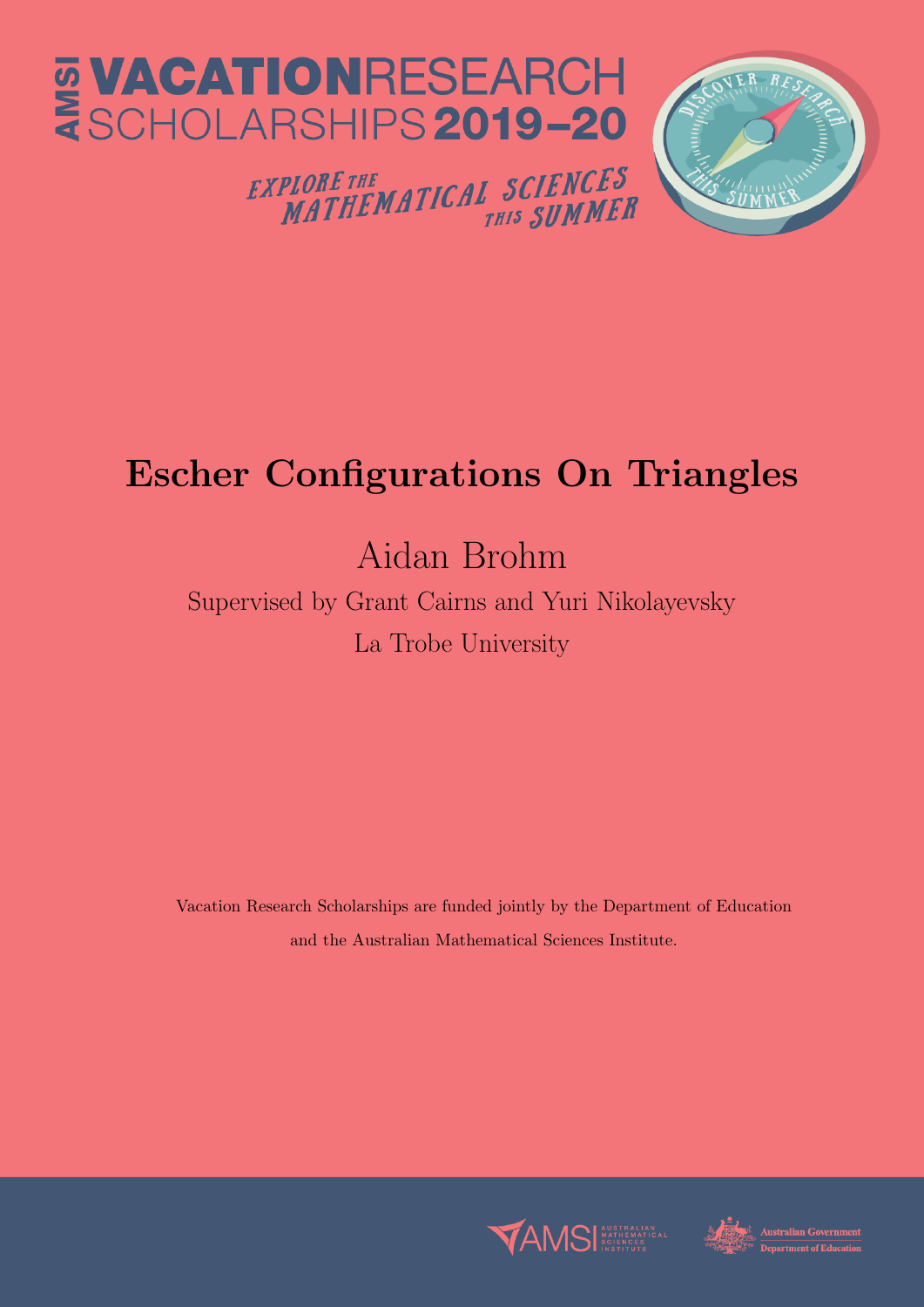### 1 Abstract

In his work on tessellations of the plane, the famous artist Maurits Cornelis Escher was led to consider configurations on a triangle across which was drawn three concurrent lies. Escher used the standard (5,4,3) right-angled triangle, where each of the three concurrent lines intersect the edges at integer distance from adjacent vertices. Escher obtained 12 such configurations. In this project we investigate the existence of such Escher configurations in a more general context. We consider triangles whose edges are divided into segments of equal length, but while the segments are of equal length on each edge, they may vary in length from edge to edge. The three concurrent lines must intersect the edges at the points determined by these subdivisions. In general terms, we found in this project that for some subdivisions Escher configurations do not exist, but on the other hand, in certain cases Escher configurations are by no means rare. Indeed, we find infinitely many such configurations.

#### 2 Introduction

In his work on tessellations of the plane, Escher examined configurations on a triangle in the following sense (see [\[3\]](#page-10-0)). For integers  $p, q, r > 1$ , consider a triangle ABC with edges  $a, b, c$ . Divide the edge a (resp. b, resp. c) into p (resp. q, resp. r) segments of equal length. Now consider points  $A', A'' \in a, B', B'' \in b, C', C'' \in c$  that each lie at the end of one of the segments just defined, as in Figure [1.](#page-2-0) Escher was interested in the case where the lines  $A''B', B''C', C''A'$  are concurrent.

**Definition.** We say that the different points  $A', A'', B', B'', C', C''$  are an *Escher solution for* the triple  $(p, q, r)$  if the lines  $A''B', B''C', C''A'$  are concurrent.

Note that we allow some of the points  $A', A'', B', B'', C', C''$  to coincide with some of the vertices of the triangle ABC. However, the condition that these points are different guarantees that the point of intersection of the lines  $A''B'$ ,  $B''C'$  and  $C''A'$  always lies in the interior of the triangle.

Escher studied the case  $(p, q, r) = (5, 4, 3)$ , envisaged as a right angled triangle of side lengths 5, 4, 3. He found that there were 12 solutions. Klamkin and Liu verified analytically

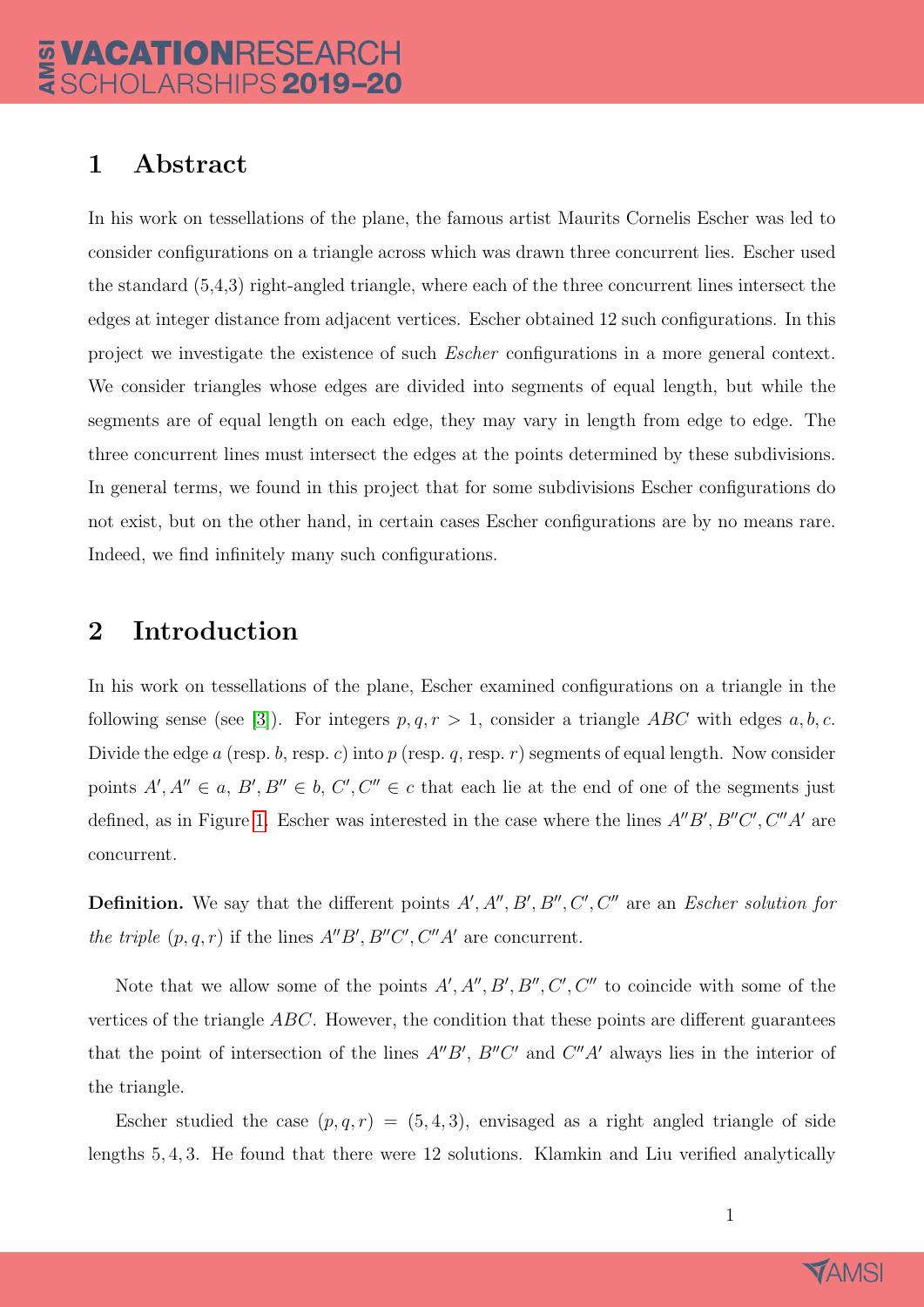

<span id="page-2-0"></span>Figure 1: The general case

that Escher's list is indeed correct and complete [\[2\]](#page-10-1). To do this, they first established the following result. Let

$$
\overrightarrow{AB'} = x_b \overrightarrow{CB'}, \qquad \qquad \overrightarrow{CA'} = x_a \overrightarrow{BA'}, \qquad \qquad \overrightarrow{BC'} = x_c \overrightarrow{AC'},
$$
  
\n
$$
y_b \overrightarrow{AB'} = \overrightarrow{CB'}, \qquad \qquad y_a \overrightarrow{CA'} = \overrightarrow{BA'}, \qquad \qquad y_c \overrightarrow{BC'} = \overrightarrow{AC''}.
$$

**Klamkin and Liu's Theorem.** The lines  $A''B'$ ,  $B''C'$ ,  $C''A'$  are concurrent if and only if

<span id="page-2-2"></span>
$$
x_a x_b x_c + y_a y_b y_c - x_a y_a - x_b y_b - x_c y_c + 1 = 0.
$$
 (1)

The object of our study is to commence a general investigation by examining the cases  $(p, 2, 2)$  and  $(p, 3, 2)$ . Here are our results

<span id="page-2-1"></span>**Theorem 1.** For an integer  $p \geq 2$ , there exists an Escher solution for the triple  $(p, 2, 2)$  if and only if  $p^2$  has a divisor n with  $n < p \leq 2n$ .

<span id="page-2-3"></span>**Corollary 1.** If p is an odd prime, then there exists no Escher solution for the triple  $(p, 2, 2)$ .

<span id="page-2-4"></span>**Theorem 2.** If  $p > 5$  is a prime, then there exists no Escher solution for the triple  $(p, 3, 2)$ .

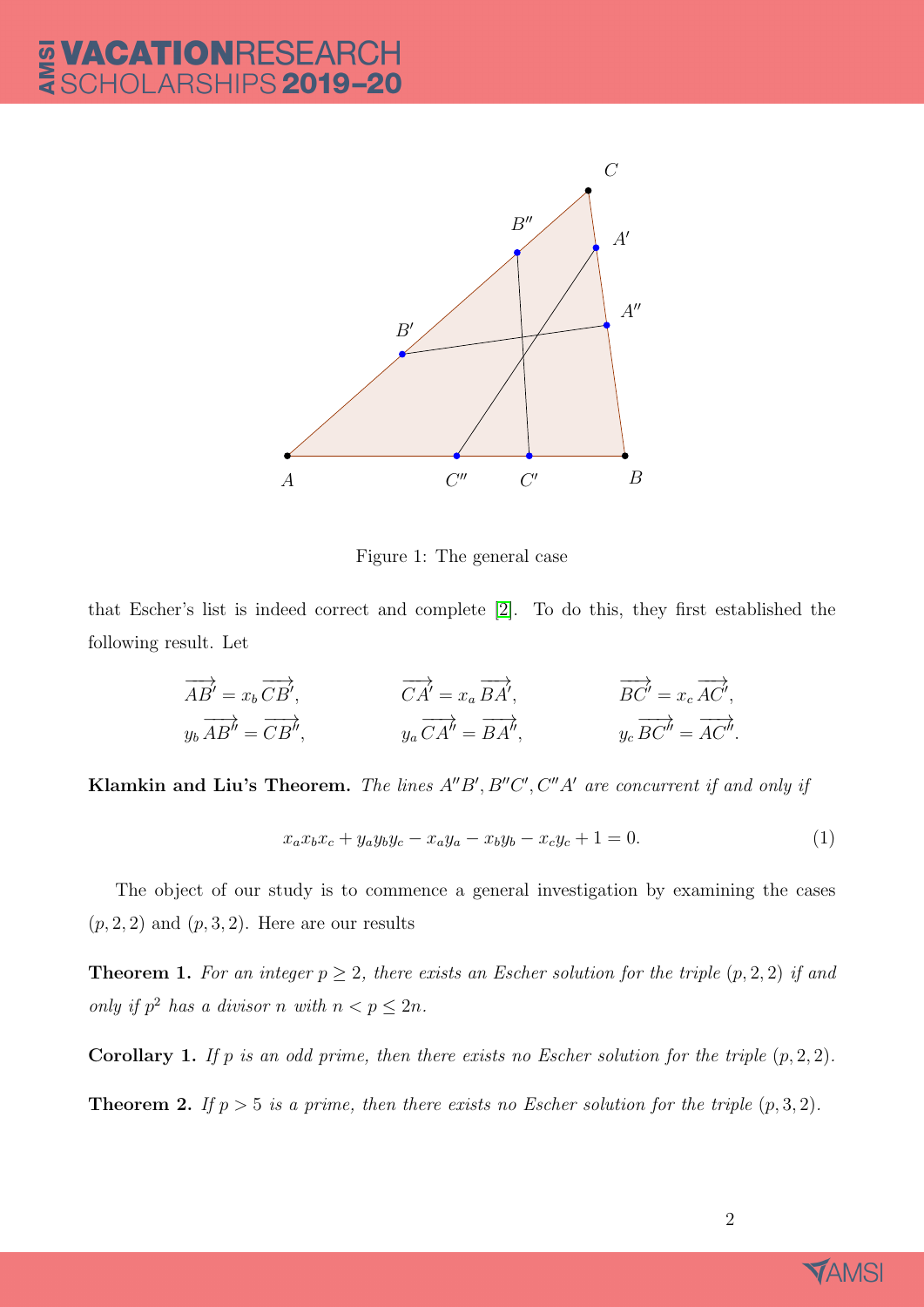## 3 The  $(p, 2, 2)$  case.

Let us consider the  $(p, 2, 2)$  case, where p is an integer with  $p \geq 2$ . Here the edges c and  $b$  are each divided into two equal segments and the edge  $a$  is divided into  $p$  equal segments. By symmetry, we may assume without loss of generality that  $B' = A$  and  $C' = B$ , and thus necessarily  $B''$  is the midpoint of b and  $C''$  is the midpoint of c.

First consider the case where p is even, say  $p = 2n$ . In this case an obvious Escher solution is obtained by taking  $A' = C$  and  $A''$  to be the midpoint of a; the three concurrent lines are thus the medians of the triangle. (The case  $p = 6$  is shown in Figure [2.](#page-3-0)) Moreover, the condition  $n < p \leq 2n$  is obviously satisfied. Hence Theorem [1](#page-2-1) holds when p is even. So we may assume that  $p$  is odd.



<span id="page-3-0"></span>Figure 2: The  $(6, 2, 2)$  case

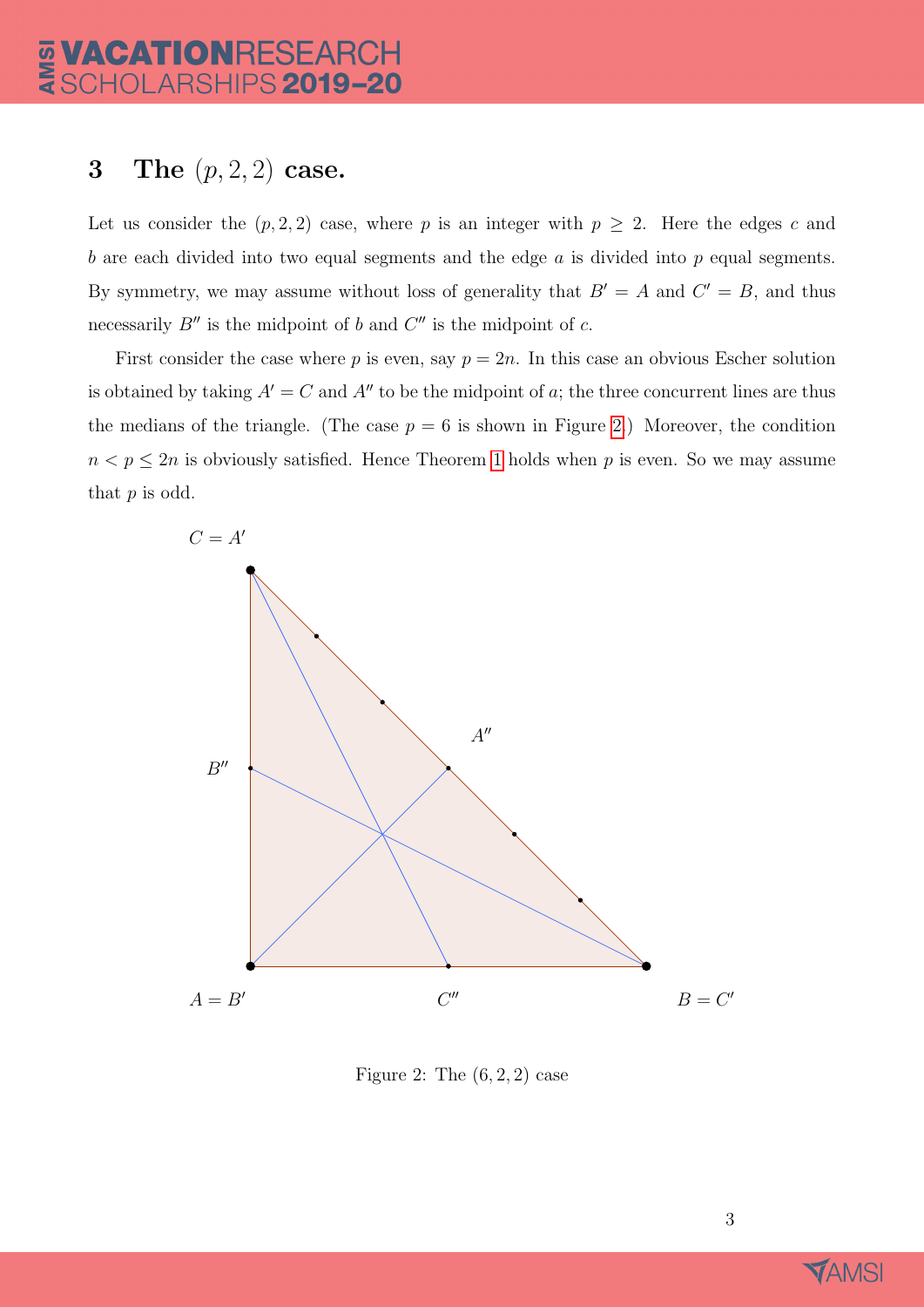To facilitate calculations, let us fix the vertices by taking A to be the point  $(0, 0)$ , B to be  $(2,0)$  and C to be  $(0,2)$ . So  $B'' = (0,1)$  and  $C'' = (1,0)$ . Now consider points A', A'' on edge a. Their general form is as follows:

$$
A' = \left(\frac{2m}{p}, 2 - \frac{2m}{p}\right), \qquad A'' = \left(\frac{2n}{p}, 2 - \frac{2n}{p}\right),
$$

where m and n are integers between 0 and  $p-1$  (inclusive) and  $m < n$ . It is then easy to determine the variables in the Klamkin–Liu Theorem:

$$
x_b = x_c = 0,
$$
  
\n
$$
y_b = y_c = -1,
$$
  
\n
$$
x_a = \frac{-m}{(p-m)}, \qquad y_a = \frac{-(p-n)}{n}
$$

Now putting all these values into Equation [\(1\)](#page-2-2), a few parts cancel out and we are left with the following:

$$
\frac{-(p-n)}{n} - \frac{m(p-n)}{n(p-m)} + 1 = 0,
$$

which nicely simplifies down to:

<span id="page-4-0"></span>
$$
(2n-p)p = mn.
$$
 (2)

.

Thus, in summary, by the Klamkin–Liu Theorem, there is an Escher solution to the  $(p, 2, 2)$ case if and only if there exists integers  $m, n$  with  $0 \leq m < n \leq p-1$  such that [\(2\)](#page-4-0) holds. Notice that on the one hand, if such integers exist, then from  $(2)$ , n is a divisor of  $p^2$ , and since the right-hand-side of [\(2\)](#page-4-0) is nonnegative, we have  $n < p \leq 2n$ . Conversely, suppose that there is a positive integer *n* such that *n* is a divisor of  $p^2$  and  $n < p \le 2n$ . Setting

$$
m = \frac{(2n-p)p}{n} = 2p - \frac{p^2}{n}
$$

we obtains nonnegative integers  $m, n$  satisfying [\(2\)](#page-4-0). In order to conclude that an Escher solution exists, it remains to show that  $m < n$ . Consider the quadratic polynomial

$$
n^2 - 2np + p^2 = (n - p)^2
$$

in the variable *n*. Since  $n < p$  by hypothesis, we have  $n^2 - 2np + p^2 > 0$  and so  $(2n - p)p < n^2$ and thus

$$
m = \frac{(2n-p)p}{n} < n,
$$

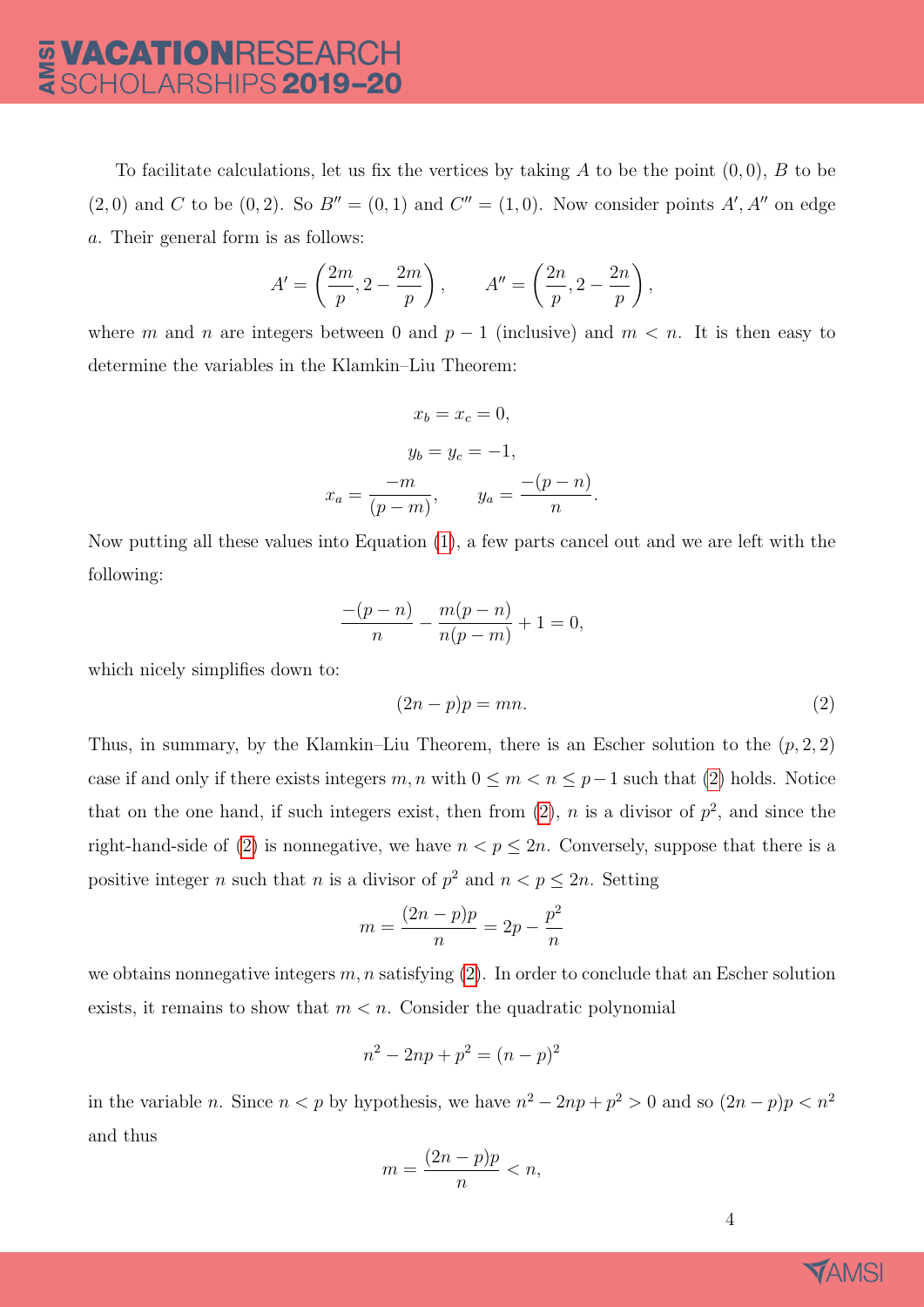and an Escher solution exists. This completes the proof of Theorem [1.](#page-2-1)

Corollary [1](#page-2-3) follows easily from Theorem [1.](#page-2-1) Indeed, suppose that  $p$  is an odd prime and that  $p^2$  has a divisor n with  $n < p \leq 2n$ . Then as  $p^2$  only has divisors  $1, p, p^2$  and  $n < p$ , we necessarily have  $n = 1$ . But then  $p \le 2n$  gives  $p \le 2$ , contrary to the assumption that p is an odd prime.

**Examples.** In the case of the composite number  $p = 15$ , there is an Escher solution. Indeed, taking  $n = 9$  we see that  $p^2 = 225$  is divisible by n and  $2n = 18$  is greater than p.

However, for the composite number  $p = 21$ , there is no Escher solution. Indeed, the divisors of  $p^2$  are  $1, 3, 7, 9, 21, 49, 63, 147, 441$ , so the divisor are less than 21 are  $1, 3, 7, 9$ . But for none of these possible values of n does one have  $21 \leq 2n$ .

**Remark.** From Theorem [1,](#page-2-1) there are Escher solutions for each of the cases  $(p, 2, 2)$  where p is even. So there are infinitely many Escher solutions. Note that there are also infinitely many cases  $(p, 2, 2)$  where p is odd that have Escher solutions. Indeed, consider  $p = 3<sup>i</sup>5$  and let  $n = 3^{i+1}$ . So  $p^2$  is divisible by n and furthermore,  $n < p$  and  $2n = 6p/5 > p$ . So an Escher solution exists for  $(p, 2, 2)$ .

More generally, if an Escher solution exists for a triple  $(p, 2, 2)$ , it also exists for any triple  $(kp, 2, 2)$ , where  $k \in \mathbb{N}$ . It follows that the set of those p for which an Escher solution exists for a triple  $(p, 2, 2)$  is the set of all multiples of the elements from a certain subset S of N. It is not hard to see that this subset is infinite; for example, for any odd prime number  $i$ , take a prime j strictly between i and 2i (such a j exists by Bertrand's postulate [\[1,](#page-10-2) Chapter 2]). Then (2) has a solution  $p = ij$ ,  $n = i^2$ ,  $m = (2i - j)j$ . Using Theorem [1](#page-2-1) we find that  $\mathbb{S} = \{2, 15, 35, 63, 77, 91, 99, \dots\}.$ 

### 4 The  $(p, 3, 2)$  case.

Having dealt with the  $(p, 2, 2)$  cases, we will now examine the  $(p, 3, 2)$  cases. The  $(p, 3, 2)$  cases are a little trickier as there are more ways we are able to label our triangle. Indeed, there are 7 different ways we can configure our triangle so that the lines  $A''B'$ ,  $B''C'$ ,  $C''A'$  all cross through our triangle and not along any edges. The possible configurations are shown in Figure [4.](#page-9-0)

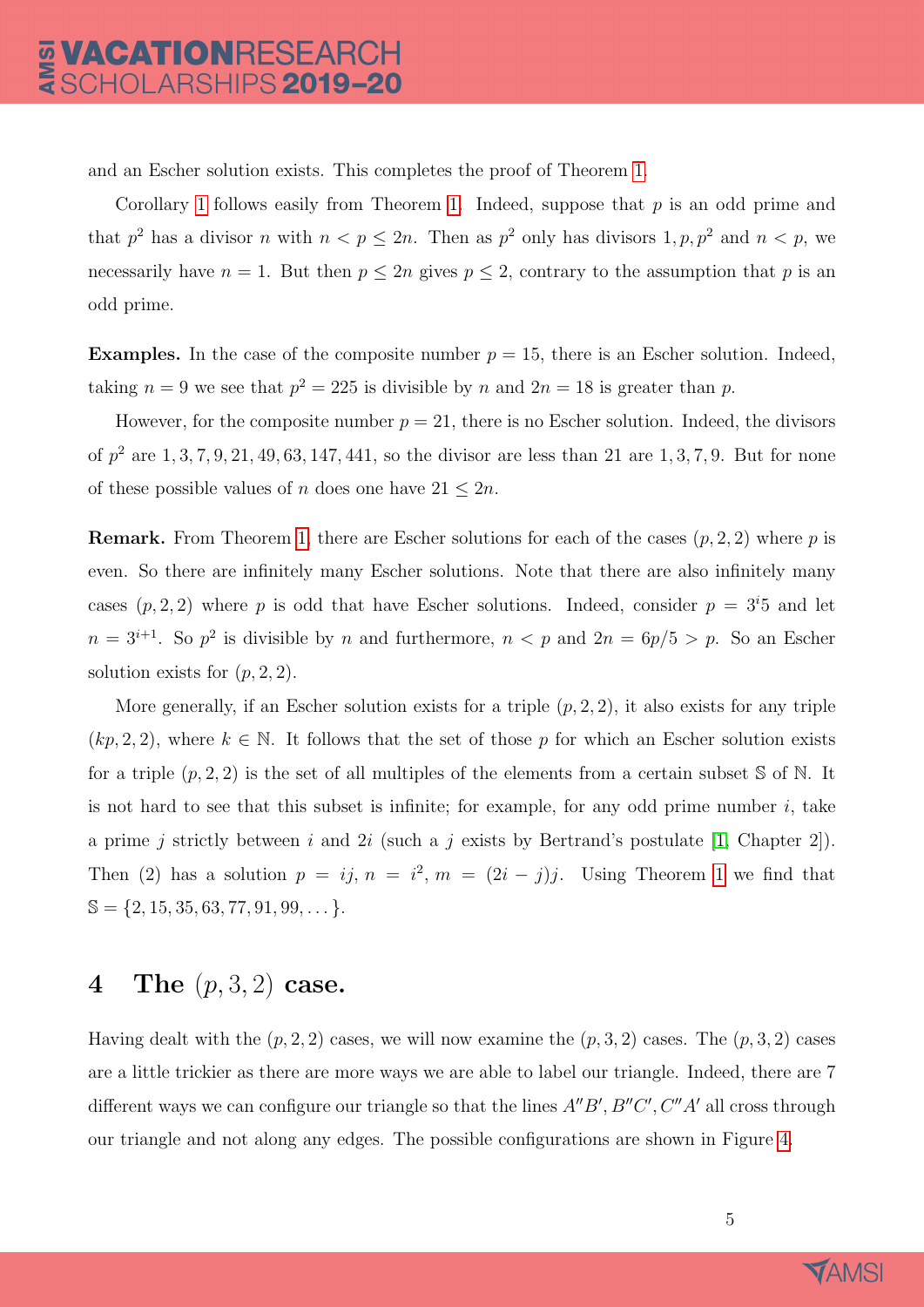

Figure 3: The seven  $(p, 3, 2)$  triangles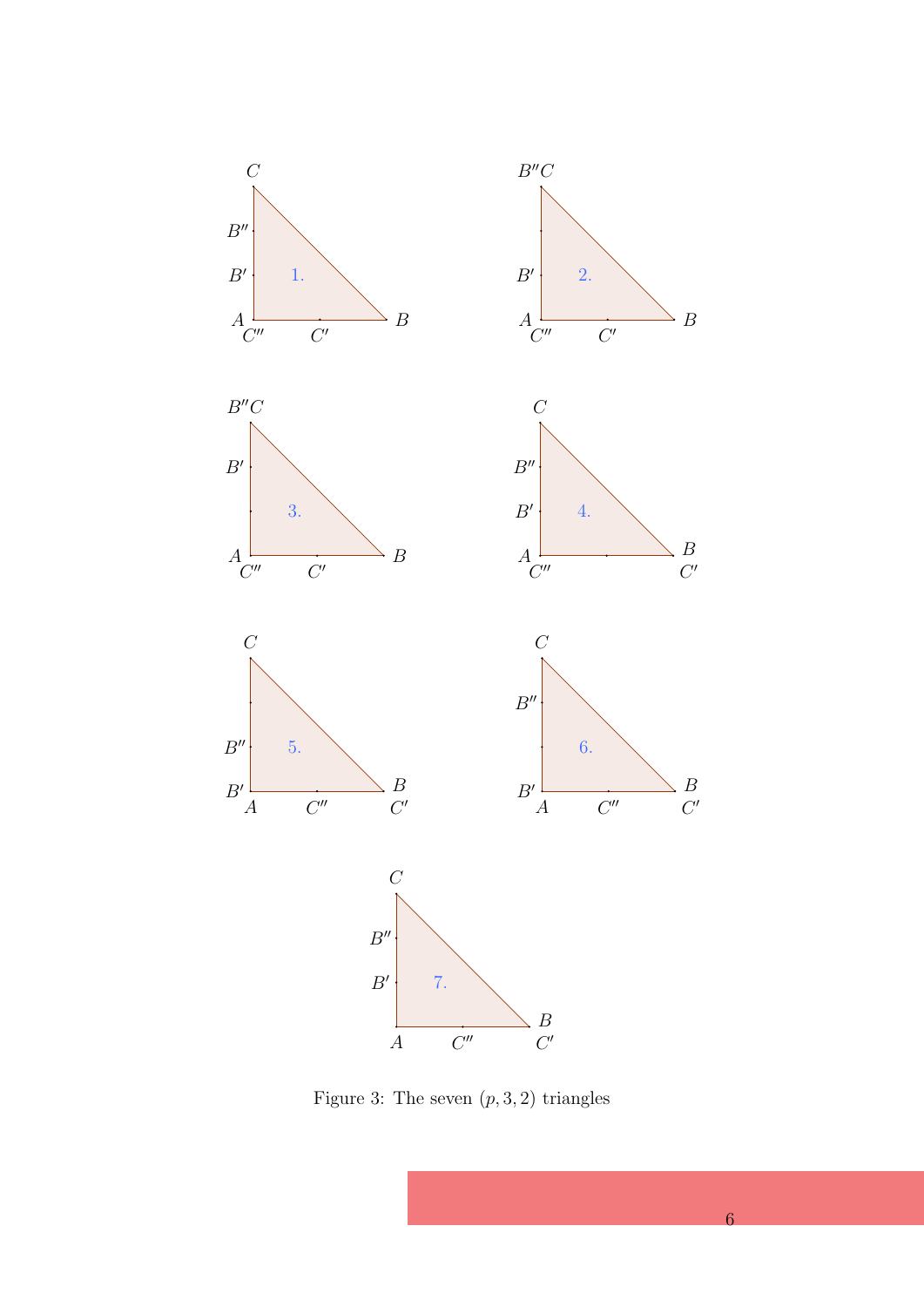# **VACATIONRESEARCH<br>SCHOLARSHIPS 2019-20** AMSI

We will start with triangle 1. We will only go into the details for this triangle; the other triangles are treated in exactly the same manner. Similar to how we solved the  $(p, 2, 2)$  case, we take A to be the point  $(0, 0)$ , B to be  $(2, 0)$ , C to be  $(0, 3)$ , and we set the points A' and A'' to be the following:

$$
A' = \left(\frac{2m}{p}, 3 - \frac{3m}{p}\right),
$$
  

$$
A'' = \left(\frac{2n}{p}, 3 - \frac{3n}{p}\right),
$$

where m and n are integers between 0 and  $p-1$  (inclusive) and  $m < n$ . For triangle 1, we have  $C' = (1, 0), B' = (0, 1)$  and  $B'' = (0, 2)$ . This gives us the following values:

$$
x_a = \frac{-m}{(p-m)}
$$
  
\n
$$
x_b = \frac{-1}{2}
$$
  
\n
$$
x_c = -1
$$
  
\n
$$
y_a = \frac{-(p-n)}{n}
$$
  
\n
$$
y_b = \frac{-1}{2}
$$
  
\n
$$
y_c = 0.
$$

After substituting these values into Equation [\(1\)](#page-2-2) and simplifying we get:

<span id="page-7-0"></span>
$$
3np - 4mp = mn.
$$
\n(3)

In the same fashion, for the other triangles, Equation [\(1\)](#page-2-2) reduces to the following respective conditions:

$$
2np - 2mp = mn \tag{4}
$$

<span id="page-7-2"></span><span id="page-7-1"></span>
$$
\frac{np - mp}{2} = mn \tag{5}
$$

$$
4mp - 3np = mn \tag{6}
$$

$$
\frac{p}{2}(3n+m-2p)=mn
$$
\n(7)

$$
3np - mp - p^2 = mn \tag{8}
$$

$$
p(5n - 2m - 2p) = mn.
$$
\n(9)

<span id="page-7-6"></span><span id="page-7-5"></span><span id="page-7-4"></span><span id="page-7-3"></span>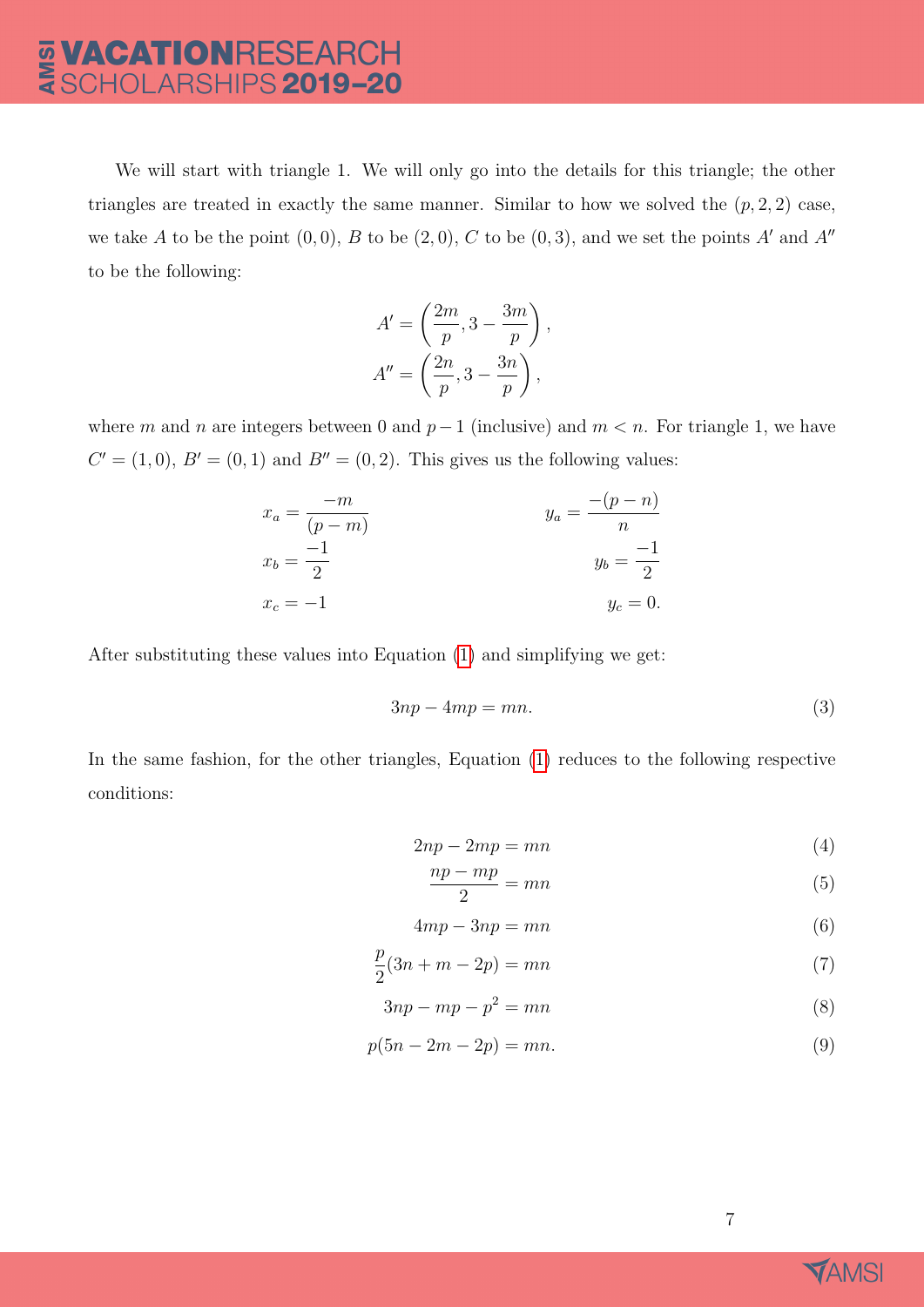We first examine the case when  $m = 0$ . It is easy to see that in this case, Equations [\(3\)](#page-7-0), [\(4\)](#page-7-1), [\(5\)](#page-7-2) and [\(6\)](#page-7-3) have no solution with  $0 < n < p$ . The solution sets of Equations [\(7\)](#page-7-4), [\(8\)](#page-7-5) and [\(9\)](#page-7-6) are given by  $(m, n, p) = (0, 2k, 3k), (m, n, p) = (0, k, 3k)$  and  $(m, n, p) = (0, 2k, 5k)$ respectively, where  $k \in \mathbb{N}$ .

Now suppose that p is prime. Each of the Equations  $(3-9)$  $(3-9)$  imply that p is a divisor of mn. But this is impossible if  $0 < m < n < p$ , and for  $m = 0$ , from the previous paragraph, no solution exists if the prime  $p$  is greater than 5.

This concludes the proof of Theorem [2.](#page-2-4)

Examples. We now give examples showing that in each of the above 7 cases there is a composite value of p for which there is an Escher solution.

- 1. For triangle 1, let  $p = 21$ ,  $m = 9$  and  $n = 14$ . Equation [\(3\)](#page-7-0) holds.
- 2. For triangle 2, let  $p = 15$ ,  $m = 5$  and  $n = 6$ . Equation [\(4\)](#page-7-1) holds.
- 3. For triangle 3, let  $p = 15$ ,  $m = 3$  and  $n = 5$ . Equation [\(5\)](#page-7-2) holds.
- 4. For triangle 4, let  $p = 15$ ,  $m = 5$  and  $n = 6$ . Equation [\(6\)](#page-7-3) holds.
- 5. For triangle 5, let  $p = 15$ ,  $m = 10$  and  $n = 12$ . Equation [\(7\)](#page-7-4) holds.
- 6. For triangle 6, let  $p = 15$ ,  $m = 9$  and  $n = 10$ . Equation [\(8\)](#page-7-5) holds.
- 7. For triangle 7, let  $p = 21$ ,  $m = 7$  and  $n = 12$ . Equation [\(9\)](#page-7-6) holds.

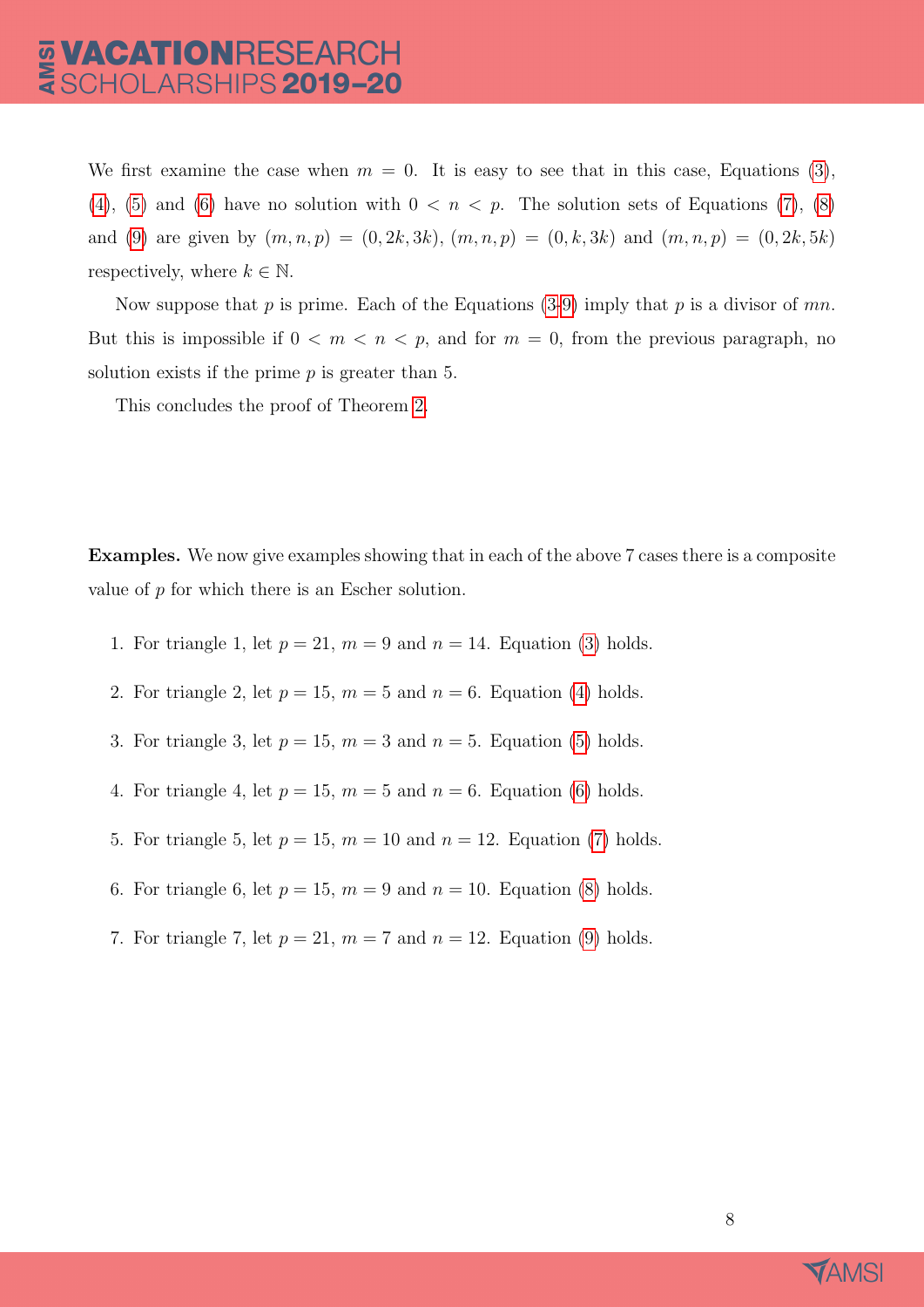







 $A'_{\!\!A''}$ 

 $C''$ 

 $\begin{array}{c} B \\ C' \end{array}$ 





<span id="page-9-0"></span>Figure 4: The seven  $(p, 3, 2)$  example triangles